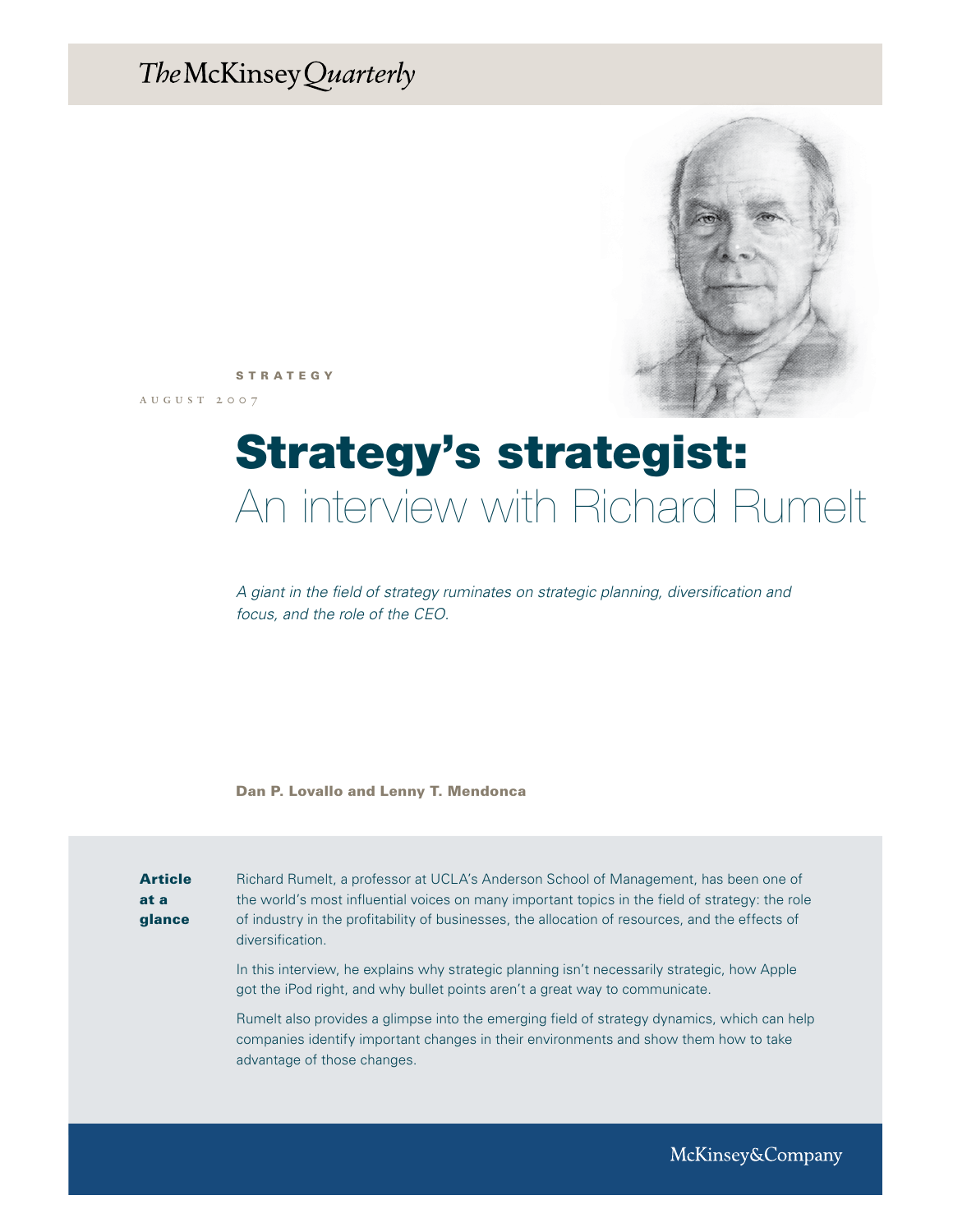As a mountaineer Richard Rumelt, a professor of strategy at UCLA's Anderson School of Management, has achieved a number of first ascents. The same holds true in Rumelt's academic career. In 1972 he became the first person to uncover a statistical link between corporate strategy and profitability, finding that moderately diversified companies outperform more diversified ones—a discovery that has held up after more than 30 years of research. Rumelt also challenged the dominant thinking with his controversial 1991 paper, "How much does industry matter?" His study, published in the *Strategic Management Journal* , showed that neither industries nor corporate ownership can explain the lion's share of the differences in profitability among business units. Being in the right industry does matter, but being good at what you do matters a lot more, no matter what industry you're in. This study was one of the first entries in what has since become a large body of academic literature on the resource-based view of strategy.

Rumelt holds the Harry and Elsa Kunin Chair in Business and Society at the Anderson School. Recently, he met in San Francisco with McKinsey director Lenny Mendonca and Dan Lovallo, a professor of strategy at the University of Western Australia.

The *Quarterly*: **Richard, you've been teaching about, researching, and consulting on** business and corporate strategy for 35 years. What changes have you seen in that time?

Richard Rumelt: Some of the biggest changes have been in the process of generating business strategies—what I call "strategy work." Around 1980 the received wisdom was to decentralize into business units, which would each generate a strategic plan. These plans were then amalgamated up the hierarchy, in some portfolio way, for senior management. That approach has all but disappeared, and we've seen a dramatic recentralization of strategy work.

The Quarterly: Last year the *Quarterly*'s survey on strategic planning found an enormous amount of dissatisfaction among executives. Many of them feel that they are wasting a lot of time on strategic planning. What advice would you give them?

Richard Rumelt: Most corporate strategic plans have little to do with strategy. They are simply three-year or five-year rolling resource budgets and some sort of market share projection. Calling this strategic planning creates false expectations that the exercise will somehow produce a coherent strategy.

Look, plans are essential management tools. Take, for example, a rapidly growing retail chain, which needs a plan to guide property acquisition, construction, training, et cetera. This plan coordinates the deployment of resources—but it's not strategy. These resource budgets simply cannot deliver what senior managers want: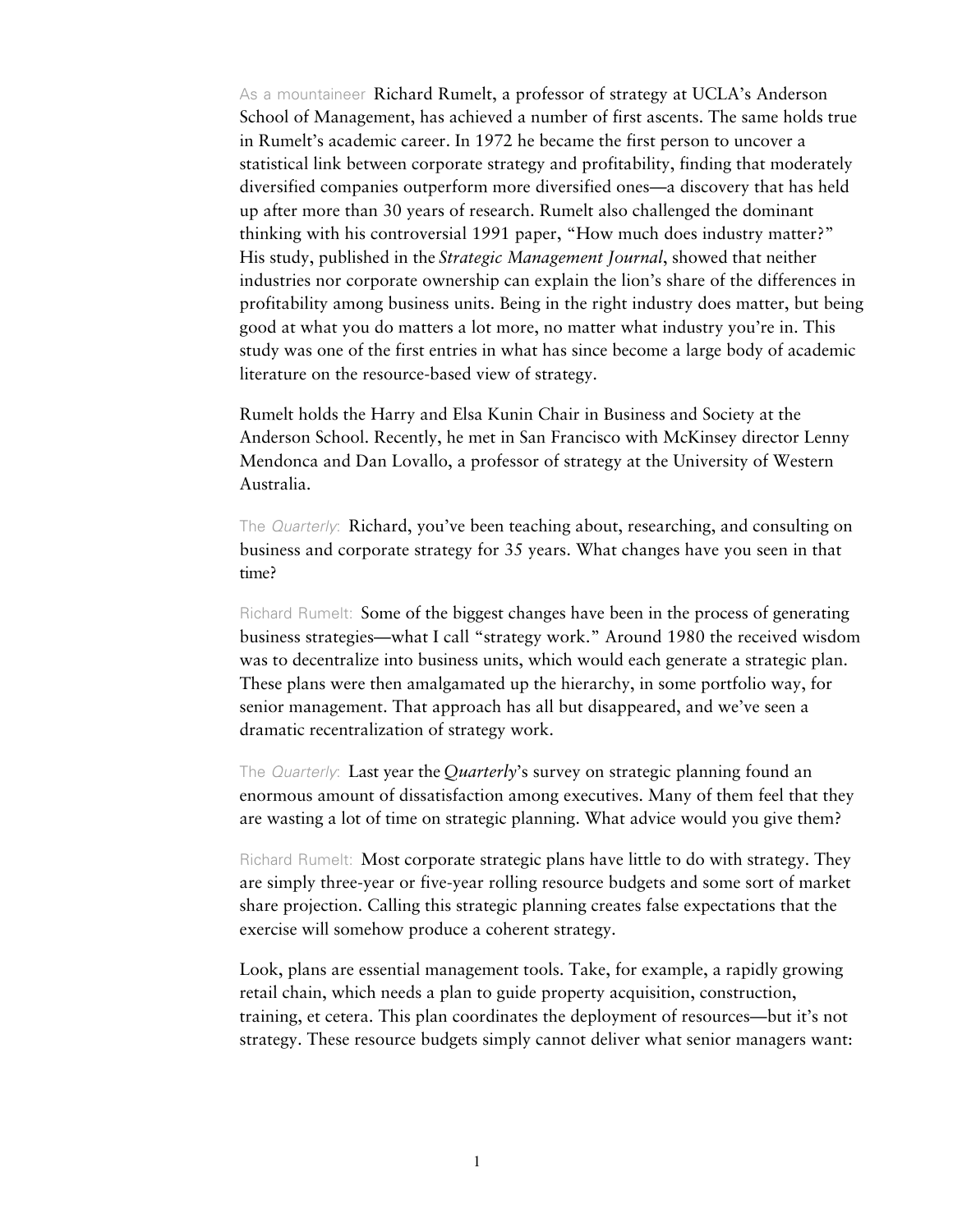a pathway to substantially higher performance.



#### Vital statistics

Born November 10, 1942, in Washington, D.C.

Married with 2 children

## Education

Graduated with BS (1963) and MS (1965) in electrical engineering from University of California, Berkeley

Received doctorate in business administration from Harvard Business School (1972)

#### Career highlights

Anderson School of Management, University of California, Los Angeles (1976–present)

- Professor
- Holds Harry and Elsa Kunin chair in Business and Society

# INSEAD (1992–96)

- Professor
- Director, Corporate Renewal Initiative (1994–96)
- Shell Chair in Human Resources and Organizational Development

# Harvard Business School (1971–74)

Assistant professor

# Fast facts

Member of the founding faculty of Iran Center for Management Studies

Founding member of Strategic Management Society; served as president from 1995 to 1998 and was elected to Strategic Management Society of Fellows in 2005

# RICHARD RUMELT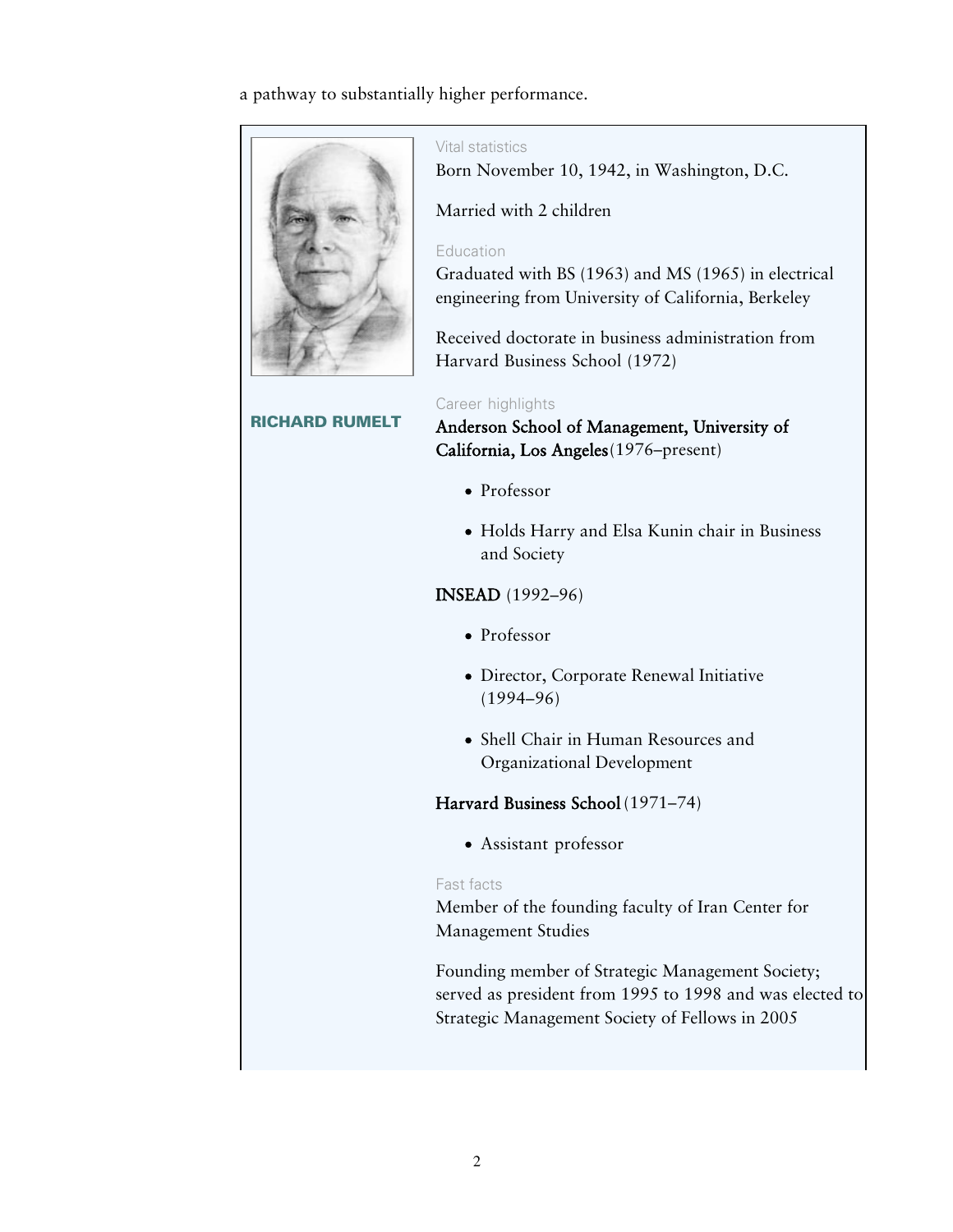Serves on international academic advisory board of *Russian Management Journaland as associate editor of Industrial and Corporate Change*

There are only two ways to get that. One, you can invent your way to success. Unfortunately, you can't count on that. The second path is to exploit some change in your environment—in technology, consumer tastes, laws, resource prices, or competitive behavior—and ride that change with quickness and skill. This second path is how most successful companies make it. Changes, however, don't come along in nice annual packages, so the need for strategy work is episodic, not necessarily annual.

Now, lots of people think the solution to the strategic-planning problem is to inject more strategy into the annual process. But I disagree. I think the annual rolling resource budget should be separate from strategy work. So my basic recommendation is to do two things: avoid the label "strategic plan"—call those budgets "long-term resource plans"—and start a separate, nonannual, opportunity-driven process for strategy work.

## The Quarterly: So strategy starts with identifying changes?

Richard Rumelt: Right. Let's take an example. Right now, the advent of 3G<sup>1</sup> cellular technology makes it possible to deliver streaming video over mobile phones. Cell phone makers, cellular carriers, and media companies all need to develop strategies for exploiting this change. Even though these changes have long-term consequences, companies need to take a position now. By "take a position" I mean invest in resources that will be made more valuable by the changes that are happening.

For example, I think high-bandwidth opportunities are being overhyped in this 3G game. As Clayton Christensen has pointed out, technologists often overshoot consumer demand. I tend to think this is happening in the 3G arena, so I am much less interested in the higher-bandwidth applications, like streaming video, than in lower-bandwidth opportunities, like streaming audio and mobile search. Give me a cell phone that combines voice recognition with location-filtered search results and you have a product that a wireless company can differentiate.

Now, speculative judgments like these are the essence of strategic thinking, and they can be the starting points for taking a position. Can you predict clearly which positions will pay off? Not easily. If we could actually calculate the financial implications of such choices, we wouldn't have to think strategically; we would just run spreadsheets. Strategic thinking is essentially a substitute for having clear connections between the positions we take and their economic outcomes.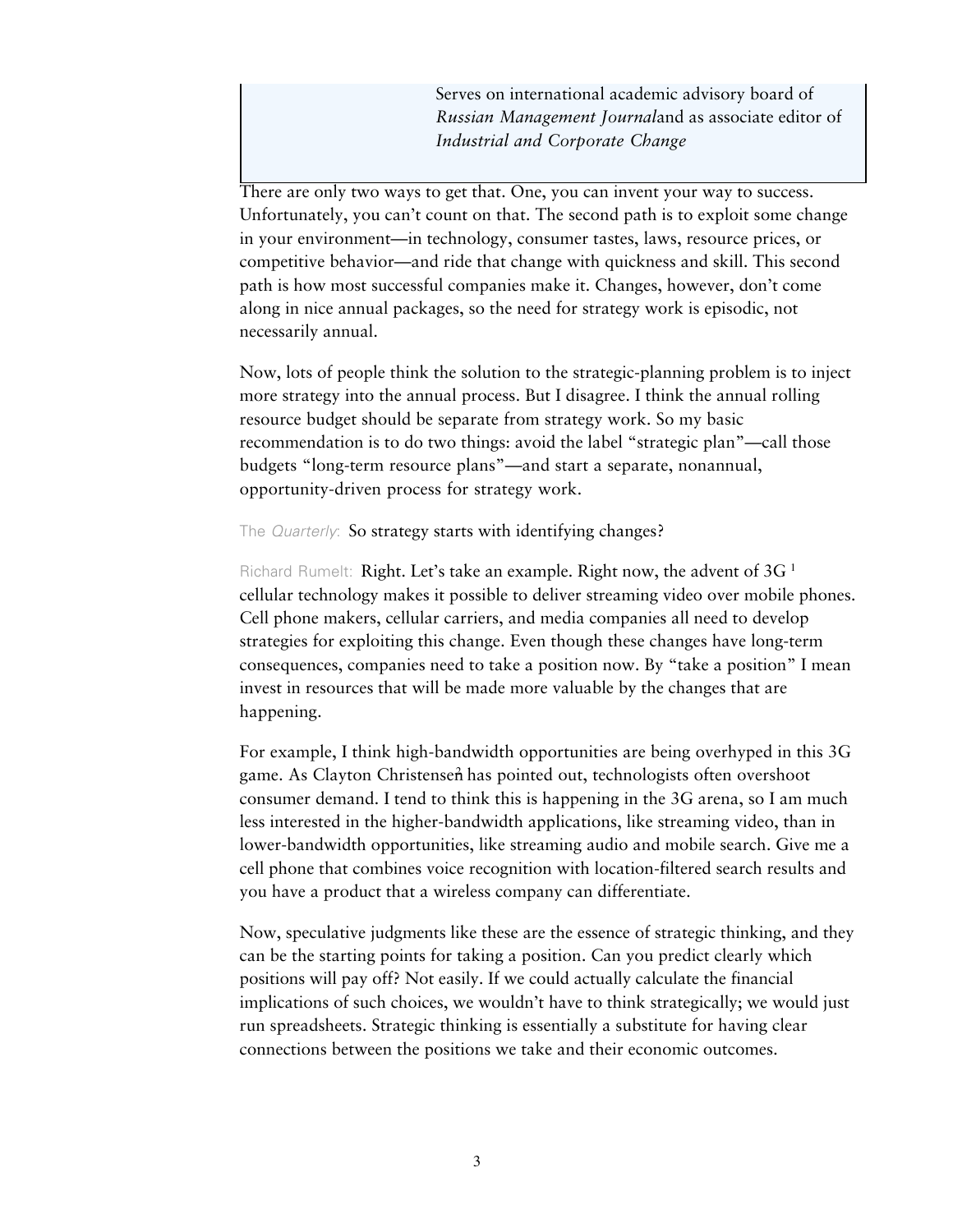Strategic thinking helps us take positions in a world that is confusing and uncertain. You can't get rid of ambiguity and uncertainty—they are the flip side of opportunity. If you want certainty and clarity, wait for others to take a position and see how they do. Then you'll know what works, but it will be too late to profit from the knowledge.

The *Quarterly*: So how does a company take a good position?

Richard Rumelt: Well, one big factor is a predatory posture focused on going after changes. Back in the mid-1990s I was researching strategy in the global electronics industry. I interviewed 20 to 30 executives, CEOs, and division managers and asked fairly simple questions. Which company was the leader in their market? How did that company become the leader? What's their own company's strategy?

I saw an interesting pattern. Most executives easily explained how companies became market leaders: some sort of window of opportunity opened, and the leader was the company that was the first to successfully jump through that window. Not exactly the first mover but the first to get it right.

But when I asked these same executives about their own strategies, I heard a lot about doorknob polishing. They were doing 360-degree feedback, forming alliances, outsourcing, cutting costs, and so on. None of them even mentioned taking a good position quickly when the industry changes.

Then in 1998 I had the chance to talk with Steve Jobs after he'd come back and turned Apple around. I was there to help Telecom Italia try to do a deal with Apple, but after that business was completed I couldn't help asking a question. "Steve," I said, "this turnaround at Apple has been impressive. But everything we know about the personal-computer business says that Apple will always have a small niche position. The network externalities are just too strong to upset the de facto "Wintel"<sup>3</sup> standard. So what are you trying to do? What's the longer-term strategy?"

He didn't agree or disagree with my assessment of the market. He just smiled and said, "I am going to wait for the next big thing."

Jobs didn't give me a doorknob-polishing answer. He didn't say, "We're cutting costs and we're making alliances." He was waiting until the right moment for that predatory leap, which for him was Pixar and then, in an even bigger way, the iPod. That very predatory approach of leaping through the window of opportunity and staying focused on those big wins—not on maintenance activities—is what distinguishes a real entrepreneurial strategy.

The Quarterly: So he spotted—and then exploited—a change whose time had come?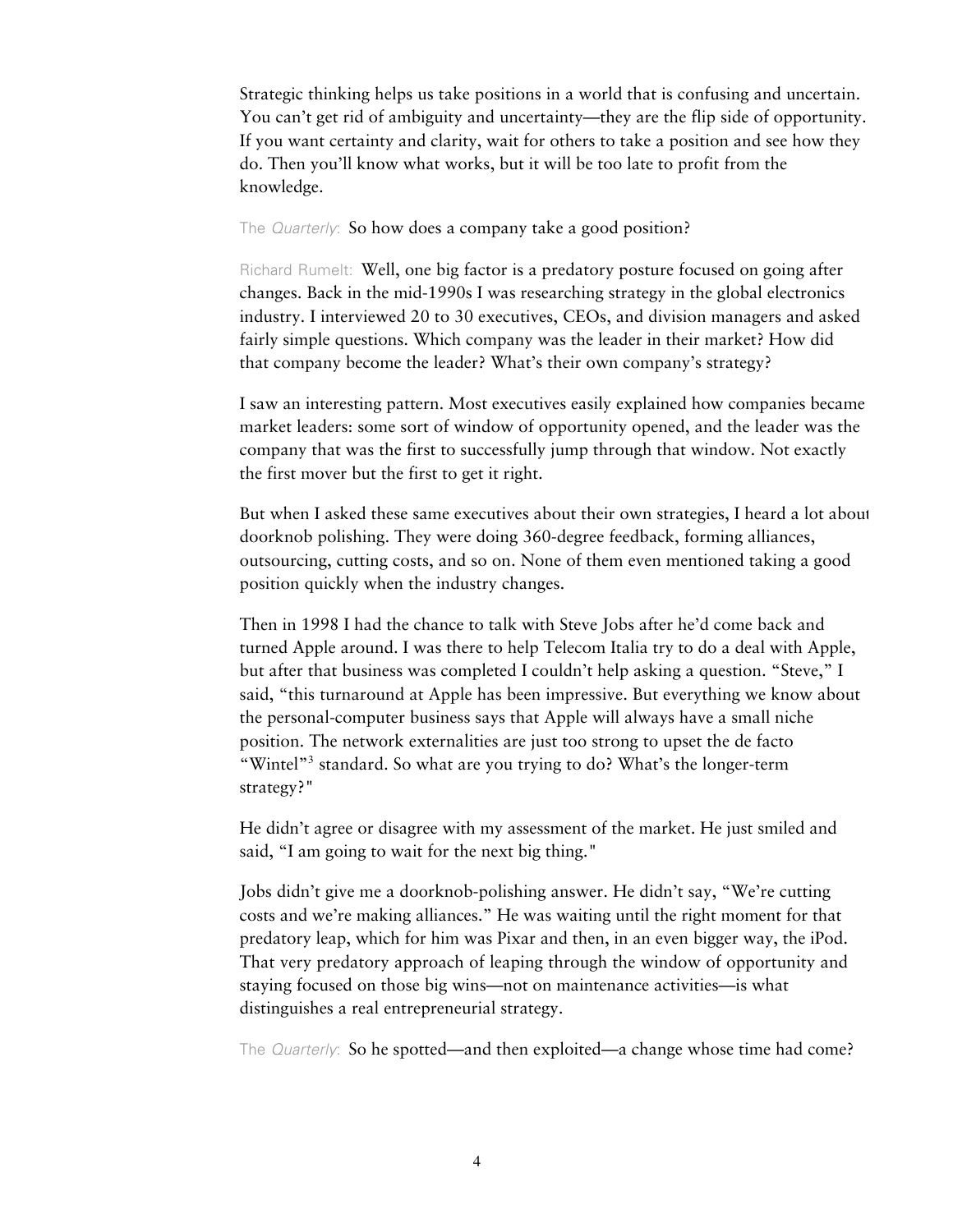Richard Rumelt: Yes, which isn't to say the changes had been invisible. Lots of people in and out of the industry knew about music downloading—you couldn't pick up a magazine without reading about Napster.<sup>4</sup> And people knew that MP3 players were coming along. As in most times of change, you had major actors, with key resources, that didn't want to act—in this case, the music companies and the music retailers.

Enter Jobs. He was perfectly positioned because he was a bit of an insider in the entertainment industry but didn't have any of those asset positions that were being threatened. He didn't need to make a fantastic leap of imagination into the far future. He found a set of ideas that needed to be quickly and decisively acted upon.

The *Quarterly*: What capabilities do companies need in order to take advantage of these ideas?

Richard Rumelt: There is no substitute for entrepreneurial insight, but almost all innovation flows from the unexpected combination of two or more things, so companies need access to and, in some cases, control over the right knowledge and skill pools.

Right now I'm following a little company called Sherline Products that makes machine tools for model makers. These are small machine tools you can buy for about \$3,000, such as computer-controlled lathes and minivertical mills. Sherline sells them to model makers and to companies creating prototypes. Sherline's CEO says he wouldn't have been able to conceive these products if he hadn't been both a hobbyist and a professional machinist. The professional machinist side of him knew what capabilities the machine tools really ought to have, and the hobbyist knew about operating in a small space with a limited budget. So he simultaneously had knowledge of two things that aren't typically combined. That allowed him to create this product.

Similarly, the iPod came from knowledge and resources being adroitly combined. There were lots of people who knew the music industry and lots who knew about hardware and lots who knew about the Web. But to quickly and skillfully access those three pools of resources and knowledge was an impressive feat.

The Quarterly: So how do we know which changes are important and which resources to combine?

Richard Rumelt: That's a very tough question. It is a key issue—the next frontier. And it is underresearched, underwritten about, and underunderstood. I call it "strategy dynamics."

Most of the strategy concepts in use today are static. They explain the stability and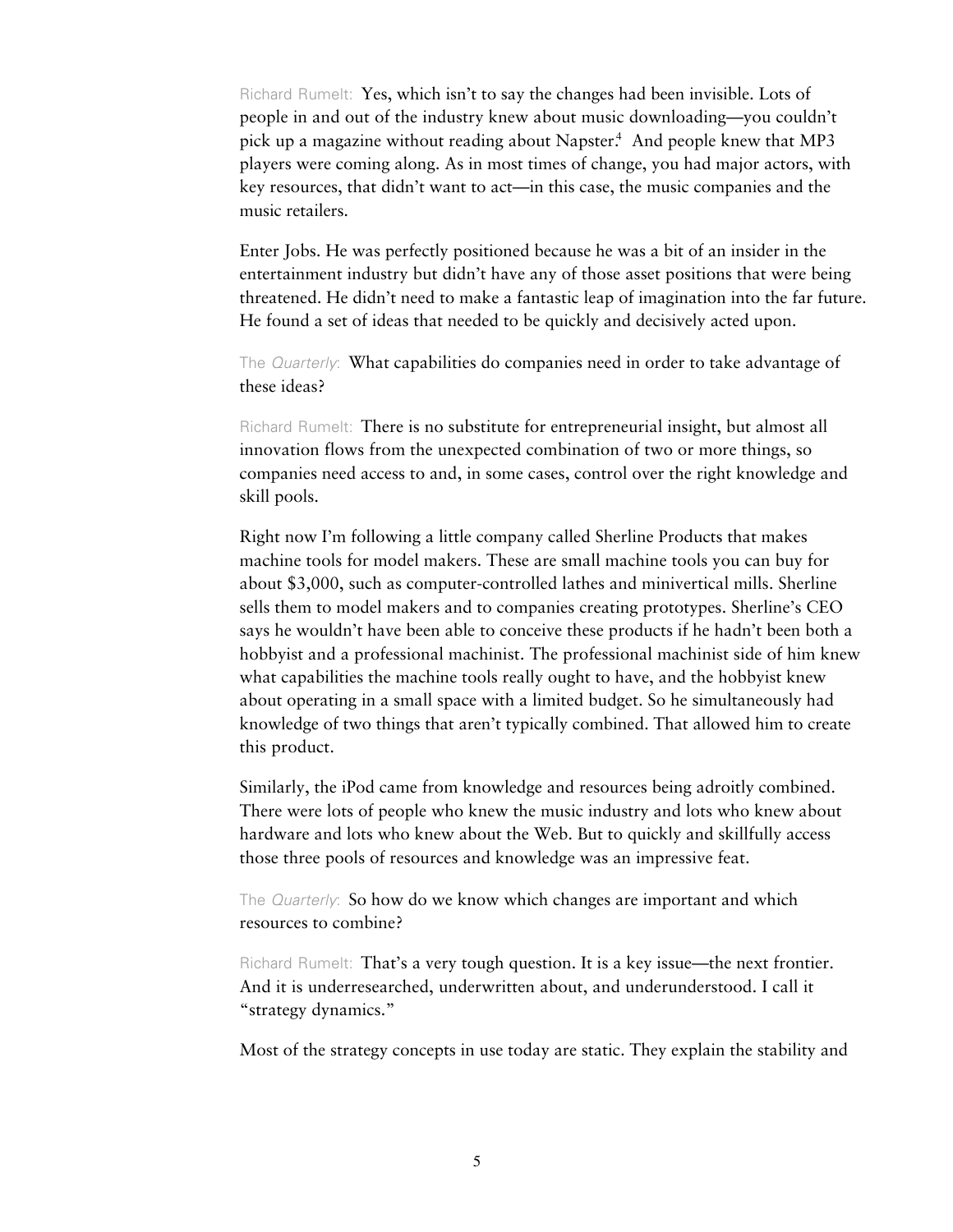sustainability of competitive advantages. Strategy concepts like core competencies, experience curves, market share, entry barriers, scale, corporate culture, and even the idea of "superior resources" are essentially static, telling us why a particular position is defensible—why it holds the high ground.

If the terrain never changed, that would be the end of the story. High ground is always high, and low ground is always low. But in business, unlike geology, change happens in years rather than millennia. In the modern business world, there are earthquakes all the time that quickly take the low ground and raise it high and, at the same time, submerge some mountain peaks below water.

Strategy dynamics studies how those changes would shift each dimension of an industry. Would the industry become more concentrated or less? More integrated or less? Would there be more product differentiation or less? More segmentation or less? Given consumer desires and available technologies, how should the industry or business look in, say, ten years? Where are the economic forces trying to take you? Should your strategy ride those forces or fight them?

There are tools and exercises that help trigger inductive insights about dynamics. One is a list of common biases—the kind of list that helps some people look beyond the standard consensus view of what is happening. For example, most analysts overestimate the importance of scale and underestimate the inertia of buyers, so what happens if we adjust our views to control these predictable biases?

Another useful exercise is to rethink the metaphor. During the telecom boom of 1997 to 2000, people were saying that fiber optic cable was like the microprocessor: capacity was rising exponentially while costs were fixed (as in Moore's law.<sup>5</sup>) And just as the microprocessor revolutionized the computer industry, optical fiber would totally restructure telecom. But the metaphor was specious. Excess cable capacity has a very different effect than excess PC capability. Because network capacity is a shared resource, excess capacity can slam prices down to variable cost, which is virtually zero. By contrast, overpowered PCs have no real effect on price, because there is no market for using excess CPU cycles or excess memory. Once you see the underlying metaphor, you can adjust your expectations.

The Quarterly: What's another way to understand strategy dynamics?

Richard Rumelt: I use another tool I call "value denials." These are products or services that are both desired and feasible but are not being supplied to the market. The concept combines insights into demand and potential supply. A classic example is an airline ticket guaranteeing that your luggage will not be lost. It just isn't supplied at any price. There must be a price at which airlines would hand-carry luggage to the baggage compartment and even a price at which they would strap it into the seat next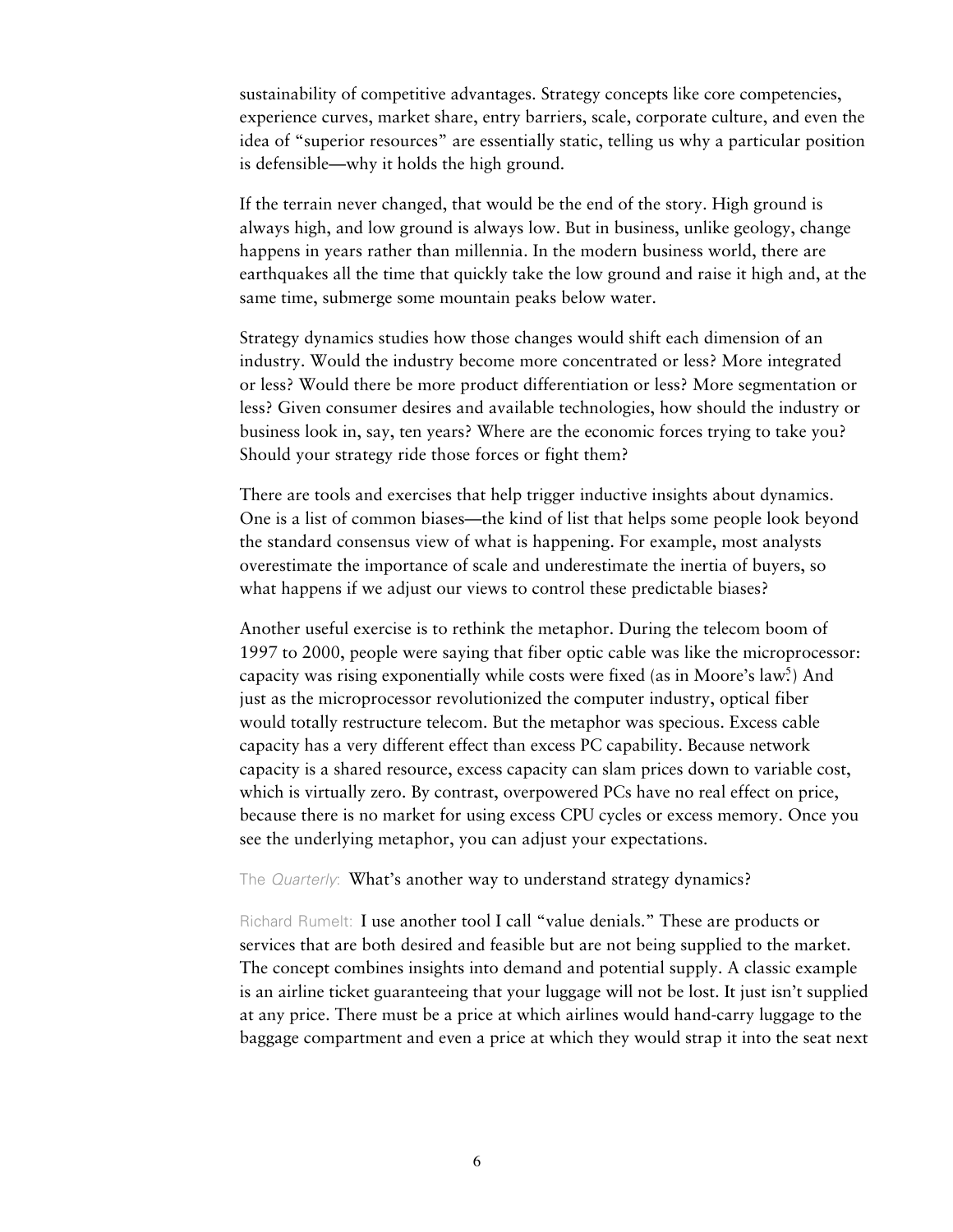to you! There are times when we would pay the premium, but those services are not offered. That's a value denial.

A value denial is a business opportunity. Every change and innovation creates new value denials. People wanted to buy music à la carte and keep 10,000 songs on their computers. Well, they got that, but there was a value denial: the digital music wasn't portable. So along come the MP3 player and the iPod. But those innovations uncovered a new value denial: people also want to plug their players into their stereos. Well, this was pretty easily fixed, but playing your MP3s on your stereo uncovers yet another value denial: MP3s are compressed and just don't sound as good as CDs. Finally, even when I have immediate access to all music anywhere and anytime through the "jukebox in the sky," there will still be a value denial—how will I know what to listen to? I will need a private tutor and disc jockey to help arrange my listening and maybe to shape my tastes.

So one useful way to think about change is to turn aside from the central innovation and ask yourself what value denials it will uncover. How will they be fixed? And what value denials will then be uncovered by that fix?

The *Quarterly*: What sort of group can analyze these kinds of things?

Richard Rumelt: A small group of smart people. What else can I say? Doing this kind of work is hard. A strategic insight is essentially the solution to a puzzle. Puzzles are solved by individuals or very tight-knit teams. For that, you need a small group. With big groups and complex processes you can select the better solution to the puzzle, and you can get consensus and buy-in and even commitment.

One other thing. If I had my way, small groups like this would be absolutely prohibited from doing PowerPoint presentations! Using bullet points so much drives out thinking. One of the nice features of PowerPoint is how fast you can create a presentation. But that's the trouble. People end up with bullet points that contradict one another, and no one notices! It is simply amazing.

If you ask a group to put aside the bullet points and just write three coherent paragraphs about what is changing in an industry and why, the difference is incredible. Having to link your thoughts, giving reasons and qualifications, makes you a more careful thinker—and a better communicator.

The *Quarterly*: Shifting gears a bit, Richard, can you tell us about your research on diversification and focus?

Richard Rumelt: Well, my first research on corporate strategy showed that somewhat diversified but relatively focused companies tend to outperform highly diversified companies. And that finding has held up fairly consistently over the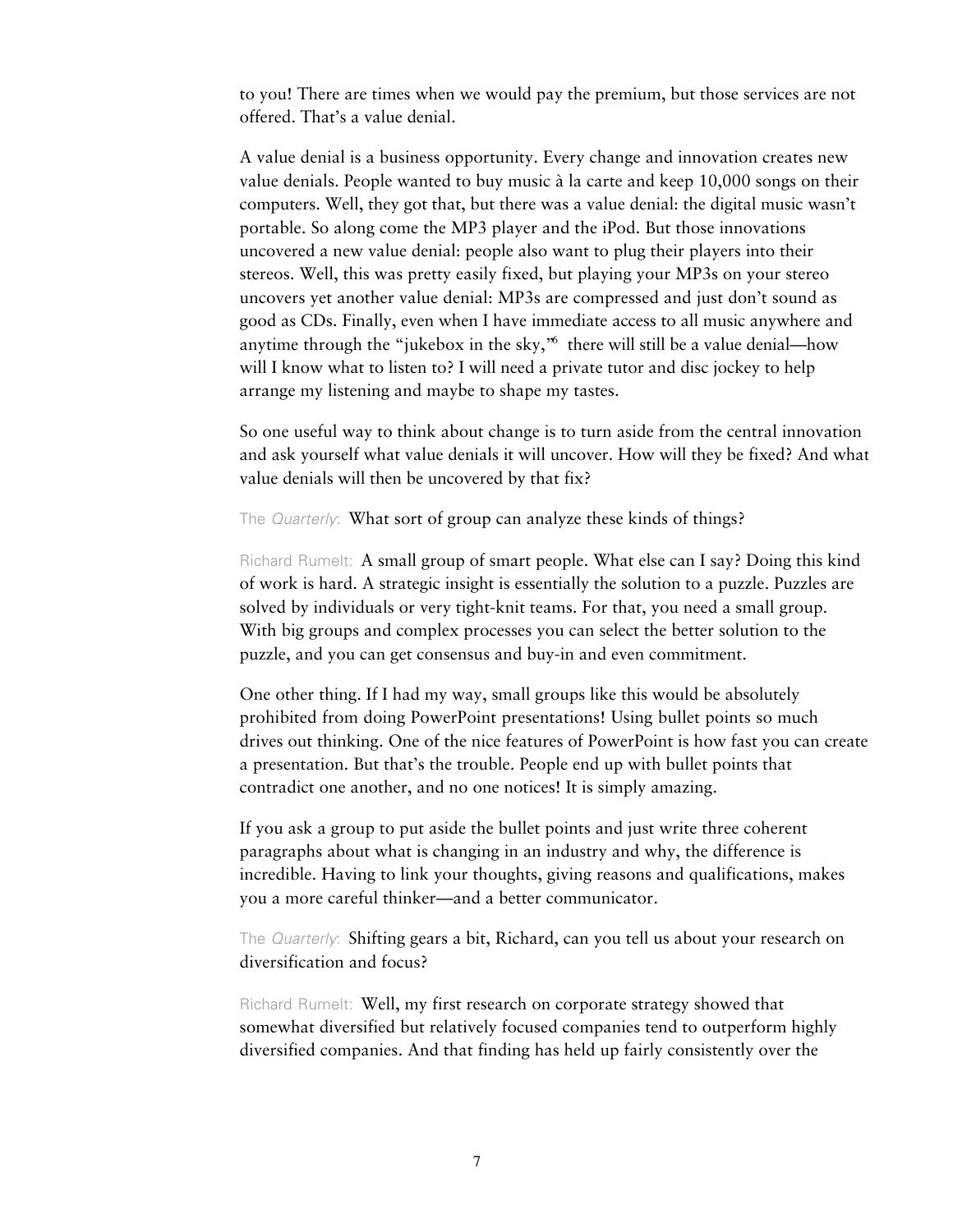decades. Financial theory would say that companies diversify to reduce risk, but in the business world diversification is done not to hedge risk but to sustain top-line growth. The riskiest companies—the start-ups and early-stage companies—are intensely focused. Companies begin thinking about diversification only when their growth has plateaued and opportunities for expansion in the original business have been depleted. Suddenly, they have more cash flow than they know what to do with.

#### The *Quarterly*: Why are the highly diversified companies less profitable?

Richard Rumelt: It seems that the more complex an organization gets, the more likely it is that inefficient and unproductive businesses accumulate in the nooks and crannies and back alleys—and sometimes right up there in center aisle. These businesses are subsidized by their cousin, brother, and sister businesses that are doing well, and they stick around for too long because there's a bias against shutting things down. Often we'll find that these are pet projects of senior management and cutting them would cause a huge ego blow. It's extremely unrewarding to a person's career to weed the garden inside a company. It is much easier and more popular politically to grow the company than it is to go around and disrupt everybody's neighborhood.

One of the things we see happening in private equity is highly incentivized people assuming this very unpleasant task of taking a company private, weeding its garden, and then taking it public again. It hasn't happened with highly diversified companies yet, but we see that, essentially, something like that is happening as relatively complex organizations are cycling through private equity.

The *Quarterly*: In addition to not weeding the garden, are there other significant problems that you see senior executives failing to handle?

Richard Rumelt: Another one is the stock market. When I'm talking to CEOs, the subject that comes up over and over again is stock prices: how should CEOs deal with the pressures of the market?

There are two big problems with managing for stock prices. The first is that stock prices are extremely volatile—too volatile, really. Research has shown that lots of variation in stock prices has little to do with corporate or economy-wide performance. An engineer would say that the signal-to-noise ratio is very low.

The second big problem is that stock prices respond to changes in expectations, not to performance. When you improve your profits, the stock price does not necessarily move at all. It goes up only if the increased profit was a surprise. And if profits are up but not as much as expected, you can get dinged.

Now, that is simply not how most people think about performance. It violates our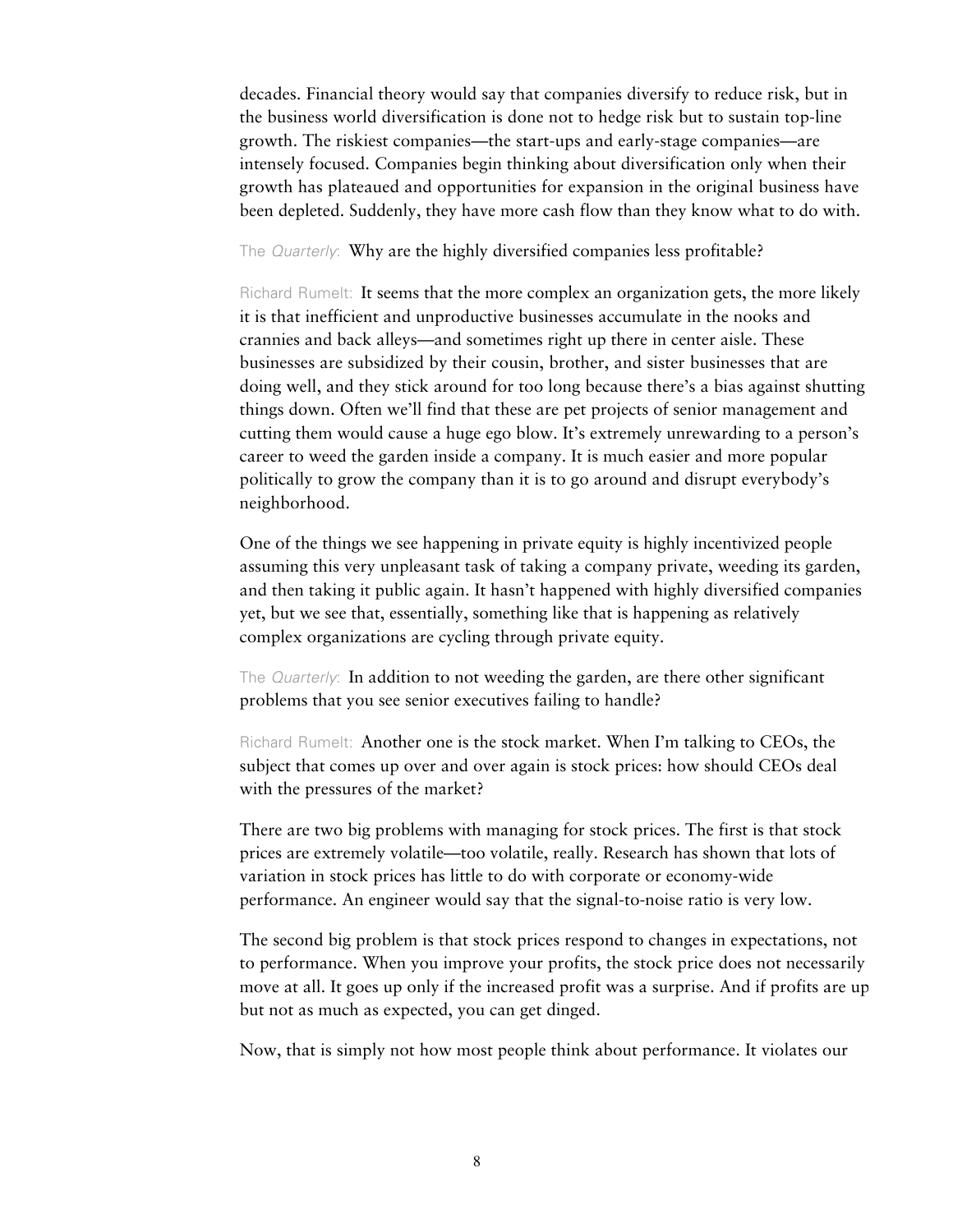basic notions of fairness. If I treated my students that way, they would revolt! Suppose that at the beginning of the term I projected each student's final-exam grade, taking into account IQs, grades in other courses, anything I could get my hands on. Then when the final rolled around, suppose that their students' grades for the whole course reflected how well they did on the final relative to my initial expectations. Say that Alan scored 50 and Barbara scored 80 on the exam but that I gave Alan an A and Barbara a B because Alan did better than the 40 I expected and Barbara did worse than the projected 90. The students would riot, waving signs saying "unfair!" But that's how the stock market works.

As a CEO, living with the stock market as a constant factor in your life takes iron nerve and an ability to be detached. You have to remind yourself that it is not measuring your recent performance; it is speculators adjusting their expectations about what will happen next.

The Quarterly: Instead of these distractions, what should CEOs be focusing on?

Richard Rumelt: The most important job of any manager is to break down a situation into challenges that subordinates can handle. In essence, the manager absorbs a good chunk of the ambiguity in the situation and gives much less ambiguous problems to others.

In a focused company, the CEO does this for the entire organization by examining the overall competitive situation and providing enough guidance to let the organization get to work. The CEO defines the business problem for everyone else.

In a diversified corporation, the CEO's job is to keep the individual business units healthy. We know that the locus of success and failure is the business unit, not the corporation. The evidence shows that an average multibusiness corporation has little if any systematic effect on the businesses that it owns and manages. This is hard for many to hear, but it is a fact. So the senior management of the corporation should provide the resources and knowledge that each business needs to be healthy.

What makes a business unit healthy? Operating efficiently and having a good strategy. A good strategy, in turn, is one that is responsive to change and that builds, builds upon, and stretches the resources that yield competitive advantage.

The Quarterly: The resource-based view.

Richard Rumelt: Yes, the resource-based view, which at one level looks obvious. It says you've got to have good resources in order to have good results. But it's really a theory about what's the locus of success. Where is it coming from? It's coming from having, within a company, difficult-to-replicate and usually intangible resources. Things that generate and sustain competitive success—things like reputation, a